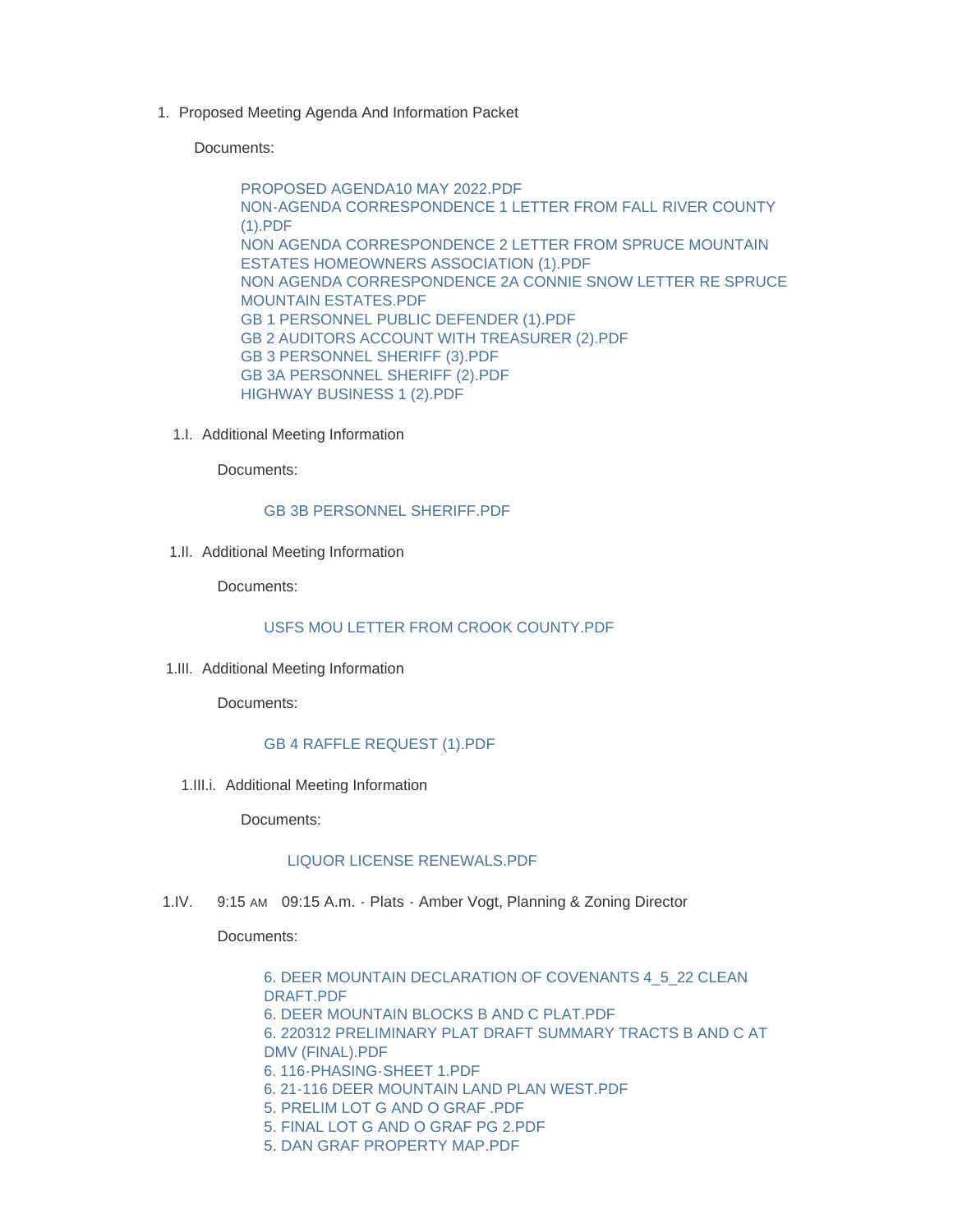- [5. DAN GRAF MITIGATION PLAN SIGNED \(1\).PDF](https://www.lawrence.sd.us/AgendaCenter/ViewFile/Item/632?fileID=8184)
- [5. DAN GRAF FIRE HISTORY MAP.PDF](https://www.lawrence.sd.us/AgendaCenter/ViewFile/Item/632?fileID=8185)
- [4. STAFF REPORT FOR PRELIMINARY PLAT 124-132 PARADISE ACRES](https://www.lawrence.sd.us/AgendaCenter/ViewFile/Item/632?fileID=8186)  IV.PDF
- [4. PRELIM LOTS PARADISE ACRES IV.PDF](https://www.lawrence.sd.us/AgendaCenter/ViewFile/Item/632?fileID=8187)
- [4. PARADISE ACRES NO. 4 PHASE 2 WATERMAIN PLANS APPROVED](https://www.lawrence.sd.us/AgendaCenter/ViewFile/Item/632?fileID=8188)  3.29.2022.PDF
- [4. PARADISE ACRES IV PLAN PHASE II WILD FIRE MITIGATION PLAN.PDF](https://www.lawrence.sd.us/AgendaCenter/ViewFile/Item/632?fileID=8189)
- [4. BINDER1 PH 2 WATERMAIN 3.10.2022.PDF](https://www.lawrence.sd.us/AgendaCenter/ViewFile/Item/632?fileID=8190)
- [3. PRELIM LOTS 1A AND 3A TRACT 2 MAJ EST.PDF](https://www.lawrence.sd.us/AgendaCenter/ViewFile/Item/632?fileID=8191)
- [3. PRELIM LOTS 1A AND 3A TRACT 2 MAJ EST PG 2.PDF](https://www.lawrence.sd.us/AgendaCenter/ViewFile/Item/632?fileID=8192)
- [3. LOTS 1A AND 3A OF A2 OF MAJESTIC HEIGHTS.PDF](https://www.lawrence.sd.us/AgendaCenter/ViewFile/Item/632?fileID=8193)
- [3. FINAL LOTS A AND 3A TRACT 2 MAJESTIC ESTATES.PDF](https://www.lawrence.sd.us/AgendaCenter/ViewFile/Item/632?fileID=8194)
- [3. FINAL LOTS 1A AND 3A MAJESTIC HTS PG 2.PDF](https://www.lawrence.sd.us/AgendaCenter/ViewFile/Item/632?fileID=8195)
- [2. SR PRELIM AD FINAL HOFFMAN LOT 2R AND R4 STOREY LANE.PDF](https://www.lawrence.sd.us/AgendaCenter/ViewFile/Item/632?fileID=8196)
- [2. PRELIM LOT 2R AND 4B BLK 2 STORY LANE .PDF](https://www.lawrence.sd.us/AgendaCenter/ViewFile/Item/632?fileID=8197)
- [2. FINAL LOT 2R AND 4B BLK 2 STORY LANE 1.PDF](https://www.lawrence.sd.us/AgendaCenter/ViewFile/Item/632?fileID=8198)
- [1. STAFF REPORT FOR CURTIS AND DANETTE BAUER TRACT B.PDF](https://www.lawrence.sd.us/AgendaCenter/ViewFile/Item/632?fileID=8199)
- [1. PRELIM TRACT B BAUER 1.PDF](https://www.lawrence.sd.us/AgendaCenter/ViewFile/Item/632?fileID=8200)
- [1. FINAL TRACT B BAUER.PDF](https://www.lawrence.sd.us/AgendaCenter/ViewFile/Item/632?fileID=8201)
- [1. FINAL TRACT B BAUER PG 2.PDF](https://www.lawrence.sd.us/AgendaCenter/ViewFile/Item/632?fileID=8202)
- [1. BAUER USFS ACCESS.PDF](https://www.lawrence.sd.us/AgendaCenter/ViewFile/Item/632?fileID=8203)
- [1. BAUER BLAKE WILDLAND FIRE MITIGATION PLAN.PDF](https://www.lawrence.sd.us/AgendaCenter/ViewFile/Item/632?fileID=8204)
- 1.IV.i. Additional Meeting Information

Documents:

## [DEER MTN FUELS TREATMENTS.PDF](https://www.lawrence.sd.us/AgendaCenter/ViewFile/Item/646?fileID=8253)

1.IV.ii. 9:30 AM 09:30 A.m. - COZ 349 Wichterman Family (PF-HSC To RC)

Documents:

- [COZ 349 1 APPLICATION.PDF](https://www.lawrence.sd.us/AgendaCenter/ViewFile/Item/633?fileID=8205) [COZ 349 2 BETTY TREVINO.PDF](https://www.lawrence.sd.us/AgendaCenter/ViewFile/Item/633?fileID=8206) [COZ 349 3 ELI TREVINO.PDF](https://www.lawrence.sd.us/AgendaCenter/ViewFile/Item/633?fileID=8207) [COZ 349 4 FLOODPLAIN.PDF](https://www.lawrence.sd.us/AgendaCenter/ViewFile/Item/633?fileID=8208) [COZ 349 5 MAP .PDF](https://www.lawrence.sd.us/AgendaCenter/ViewFile/Item/633?fileID=8209) [COZ 349 6 NEW LAYOUT PLAT \(2\).PDF](https://www.lawrence.sd.us/AgendaCenter/ViewFile/Item/633?fileID=8210) [COZ 349 7 PLAT 1 \(1\).PDF](https://www.lawrence.sd.us/AgendaCenter/ViewFile/Item/633?fileID=8211) [COZ 349 8 PLAT 2 \(1\).PDF](https://www.lawrence.sd.us/AgendaCenter/ViewFile/Item/633?fileID=8212) [COZ 349 9 SUMMARY OF REQUEST \(1\).PDF](https://www.lawrence.sd.us/AgendaCenter/ViewFile/Item/633?fileID=8213) [COZ 349 10 WICHTERMAN FAMILY PROPERTIES.PDF](https://www.lawrence.sd.us/AgendaCenter/ViewFile/Item/633?fileID=8214)
- 1.IV.ii.1. 9:45 AM 09:45 A.m. DP 22-01 Wichterman Development Plan

Documents:

[DP 22-01 1 WICHTERMAN FAMILY \(1\).PDF](https://www.lawrence.sd.us/AgendaCenter/ViewFile/Item/634?fileID=8215)

1.IV.ii.1.1. 10:00 AM 10:00 A.m. - ORD 22-01 Meyer

Documents:

[ORD 22-01 4 MAP 2.PDF](https://www.lawrence.sd.us/AgendaCenter/ViewFile/Item/635?fileID=8216) [ORD 22-01 3 MAP.PDF](https://www.lawrence.sd.us/AgendaCenter/ViewFile/Item/635?fileID=8217) [ORD 22-01 2 MEYER APPLICATION 22-01 \(1\).PDF](https://www.lawrence.sd.us/AgendaCenter/ViewFile/Item/635?fileID=8218)